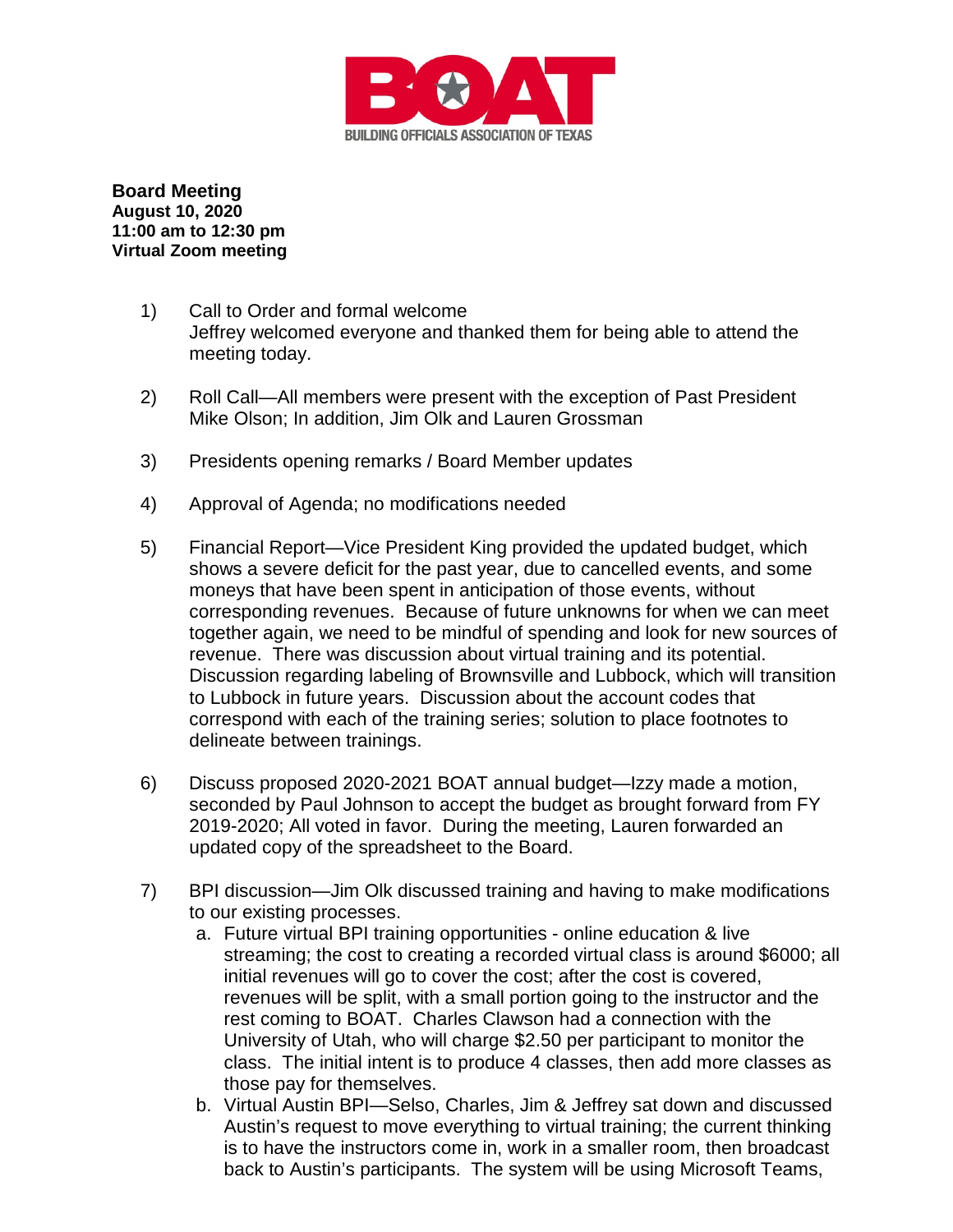as that is the tool that the City of Austin uses. This will leave it open for anyone to attend as they wish, but Austin can stream to all of their attendees. Lauren offered the disposable masks and BOAT-logoed hand sanitizer purchased for the annual conference for use at the Austin BPI for any physical attendees.

- c. BPI-ICC potential partnership for virtual training—Jim, Selso, Charles and Jeffrey met virtually with Kelly Sadler and Liz from ICC to discuss potential partnership. The discussion reached no conclusions and recognized that both ICC and BOAT are seeking the revenues; future discussions may be held, The current model is a contract for ICC to register attendees; that contract has expired and may or may not be renewed. President Widmer mentioned that the primary reason to have this item on the agenda was so that the full Board would be aware of what discussions have been going on, and how we can look for new partnership opportunities in the future. We are in the beginning stages of creating our own videos, which ICC has been doing for some time. Izzy Rivera offered that he serves on the board of IAEI and they have been going through the same issues. He offered to connect the BOAT Board to the IAEI Board to talk about sharing opportunities.
- 8) Disaster Response Program updates
	- a. CalOES Train the Trainer—Jim and Jeffrey attended the Train the Trainer class in California; There are opportunities to reach out to other organizations for partnering with training on disaster training, including the architects' group, the structural engineering group and the homebuilders' organizations. If we expand to the builders, that should create a new revenue stream, as we would need to charge for the classes. It appears the architect and engineer groups pay for those classes, so their members are used to paying. It may make sense not to charge inspectors, but builders, architects, and engineers expect it.
	- b. NCTCOG Work Group and grant efforts—The Department of Homeland Security provides funding to NCTCOG and other COG's to address safety issues. There may be opportunities to create a workgroup and submit a plan to submit to REPAC for some of those funds. The model would be ideal with NCTCOG first, then look to other COG's within the state. Jim discussed what the makeup of the workgroup would need to look like.
- 9) Career Development Program update (Texas Workforce Commission)— VanTran has worked hard, along with Selso, Jeffrey, Shirley and Brett to partner with the TWC. This started initially with the Department of Labor, then with the Veterans' Commission before moving to the TWC but have been looking for a way to connect with students that could be moving into careers in code enforcement. It has been somewhat difficult to consistently connect with the TWC contact. President Widmer offered that the group would bring information back to the entire Board as more information becomes available.
- 10) Other Business / Next Meeting During Wednesday's meeting, we just need 5% of the voting members present, and it looks like there are 37 noted attendees so far. There will be elections and awards given. There will be instructions for attendees due to this being the first virtual business meeting.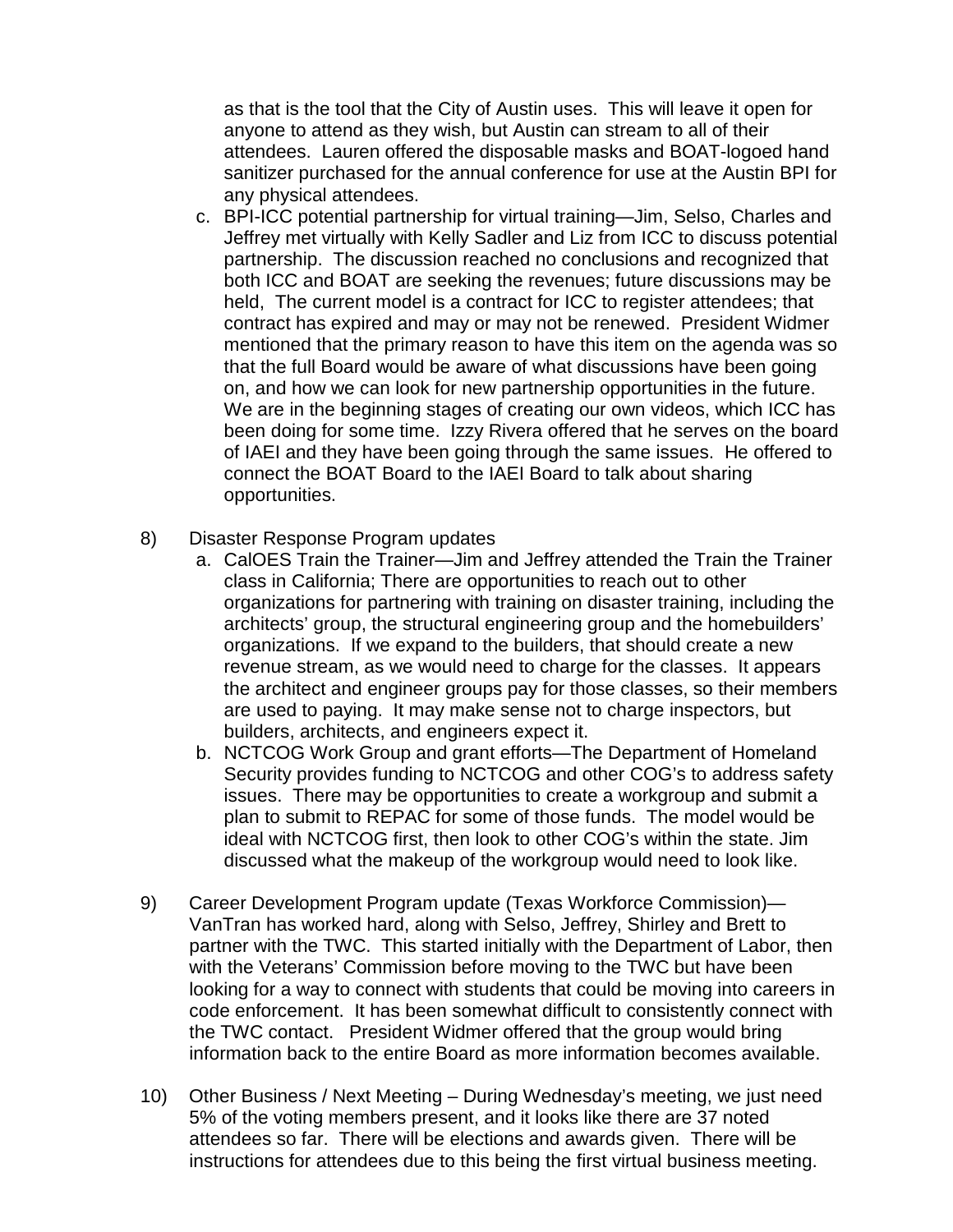Discussion involved some logistics for the Business Meeting on Wednesday. President Widmer mentioned adding a quick mention of virtual training to the agenda for Wednesday's meeting. Vice President King agreed to take minutes of Wednesday's meeting.

11) Adjournment—the meeting was adjourned at 1:17 p.m.

**Annual Business Meeting August 12, 2020 12:00 pm to 1:00 pm Virtual Zoom meeting**

- 1) Call to Order and formal welcome was made by President Widmer at 12:02 p.m.
- 2) Roll Call and establishment of a quorum
	- a. Vice President King noted that all Board members except Past President Mike Olson were present, noted the number attendees and stated that based on the BOAT By-Laws and using registrations for this meeting to qualify the voting members present, a quorum was established.
- 3) Presidents opening remarks
	- a. President Widmer thanked everyone for attending the first virtual business meeting of the chapter. He apologized for the inability to meet in Georgetown, but was thankful for the platform by which we could meet. President Widmer described the agenda in preparation for the meeting.
- 4) Financial Report
	- a. Vice President King presented the numbers from the budget, noting a beginning net asset balance of \$263,919.18, and an ending net asset balance of \$159,562.86. Because of the cancellation of the North Texas BPI and the annual conference, there are some monies that have been spent this year on deposits, etc. that will be applied to events in future years. President Widmer followed up with some comments regarding how as an organization we will switch some gears in our training methodology to offer online options and more regional training.
- 5) Future BPI training opportunities President Widmer noted that online education & live streaming will both be offered; in fact the registration for the first virtual training went online today. President Widmer asked Past President Jim Olk to provide a short update on what training will be available online. President Widmer mentioned the partnership with the University of Utah, who will be monitoring the classes and providing the completion certificates for CEU's. He stated that we believe this will be a complement to the BPI's, and not a replacement.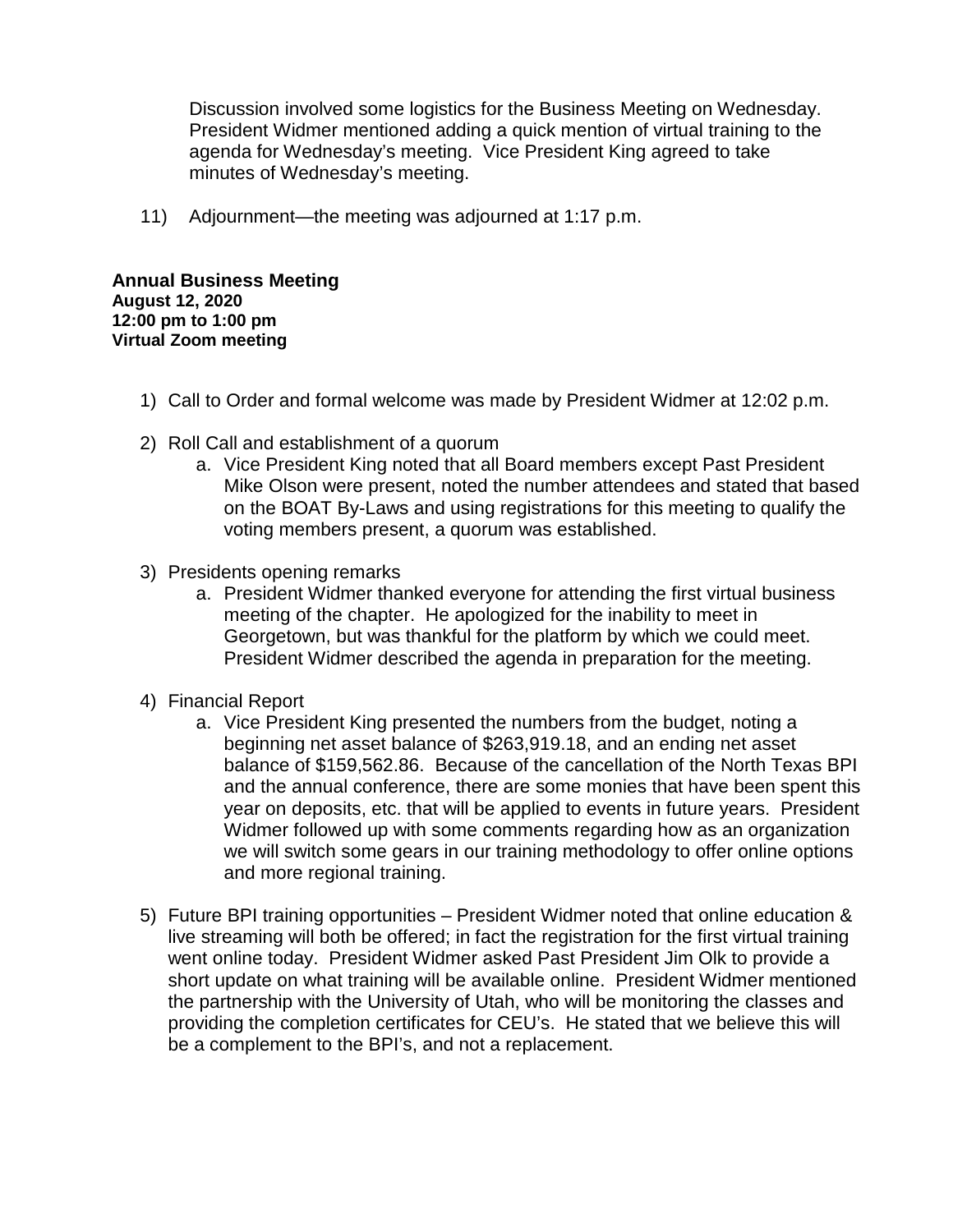- 6) Presentation of awards and scholarships
	- a. Award Committee Chairman Virgil Gonzalez announced the winners of the following Awards:
		- i. 2020 Administrative Professional of the Year to Monica Salgado-Gutierrez, Staff Assistant with the City of Irving
		- ii. 2020 Code Professional of the Year to Kevin Martin, Code Compliance Manager with the City of Anna
		- iii. 2020 Excellence in Code Enforcement to the City of Irving
		- iv. 2020 Public Official of the Year to Philip Sanders, Assistant City Manager with the City of Irving
		- v. 2020 Building Official of the Year (Jim Whatley Award) to Wayne Snell, Building Official for the City of Irving
	- b. Scholarships:
		- i. Reagan King
		- ii. Courtney McDonald
		- iii. Alejandra Gonzalez
- 7) Annual elections
	- a. Selso Mata, Past President, announced the results of the Nominating Committee's interviews on behalf of committee chair Mike Olson, and made the following recommendations:
		- i. President: Jeffrey Widmer, City of Rockwall, for an additional oneyear term, a vote was held and it was in favor of re-election.
		- ii. Vice-President: Brett King, City of Carrollton, for an additional oneyear term, a vote was held and it was in favor of re-election
		- iii. Secretary: Michael Beard, City of Harker Heights, for a one-year term, a vote was held and it was in favor of election
		- iv. Director At Large, 2 year term: Virgil Gonzalez a vote was held and it was in favor of re-election
		- v. Director At Large, 2-year term: Oscar Pedragon; a vote was held and it was in favor of election
		- vi. TML Representative: Selso Mata for a two-year term; a vote was held and it was in favor of election
- 8) Installation of new Board members
	- a. Shirley Ellis, ICC Board member and BOAT member, installed the new and returning officers. President Widmer thanked all who applied for positions and assured those that were not elected to the Board that there would be many opportunities to serve on committees and that they will be hearing from someone soon
- 9) Other Business
	- a. ICC Board Member Shirley Ellis shared that the 2021 I-Codes are being published and pre-orders are being taken. There are also appeals hearing on B Group codes; a schedule and details are available on ICC's website at iccsafe.org.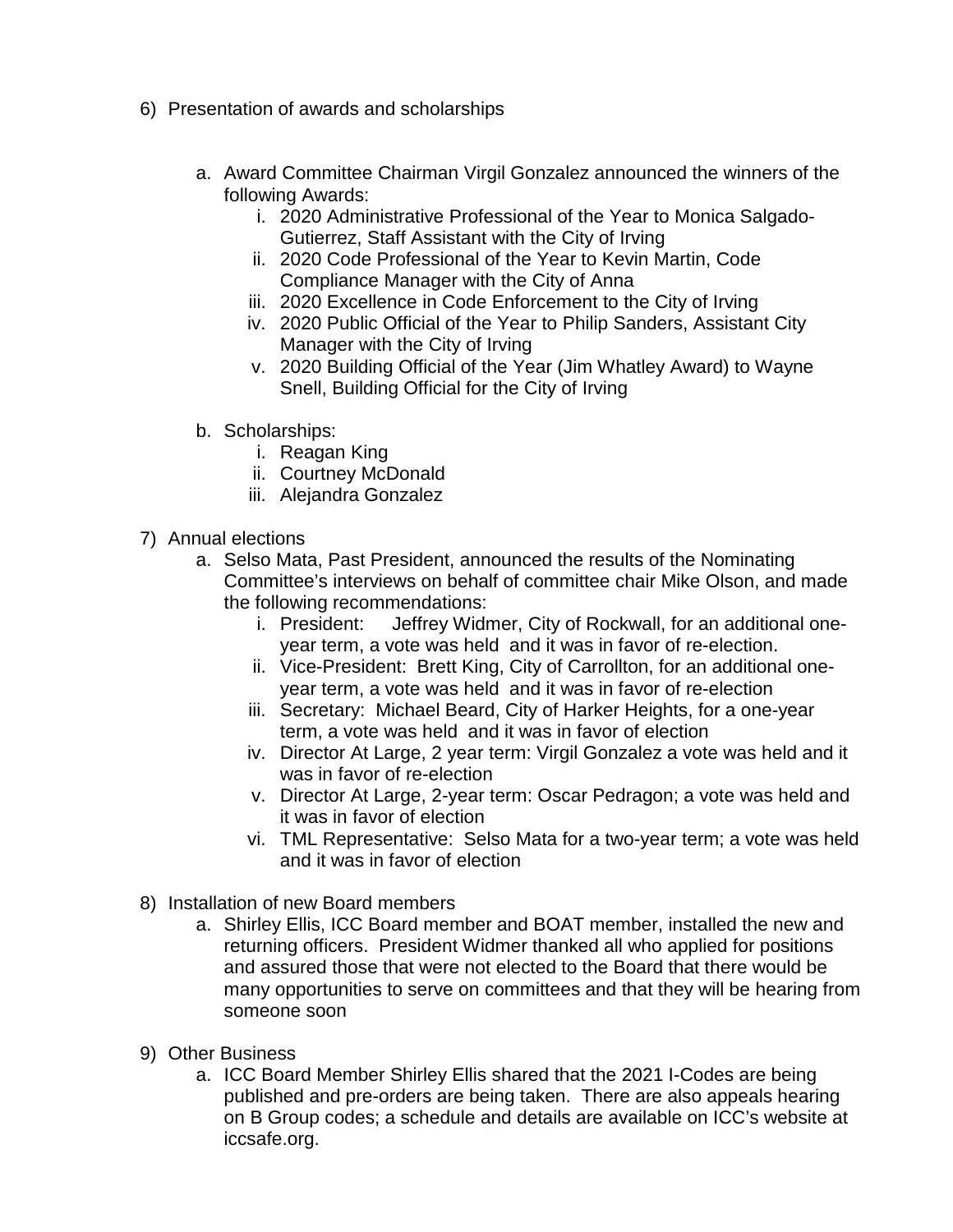- b. Wayne Snell thanked the Board and the organization for the Building Official of the Year award.
- c. Kelly Sadler, ICC Governmental Services Representative congratulated the new Board members, mentioned the second ICC Pulse survey sent out regarding methodologies being used to address the COVID-19 pandemic, and how we and the organization can move forward and provide support. Kelly offered her support in whatever way possible.
- d. Gail Lux wanted to remind everyone of upcoming elections and legislative sessions. He mentioned that the plumbing industry will be under great scrutiny, and mentioned the deadline of the end of the legislative session to establish a regulation process for plumbing, as the State Plumbing Board and all associated regulations will expire as sunsetted during the last legislative session.
- 10) Adjournment
- 11) President Widmer thanked everyone for attending and adjourned the meeting at 12:40 p.m.

## **CONFERENCE PLANNING FOR 2021 AND BUSINESS MEETING December 9, 2020 2:30 – 4:30 pm Virtual Zoom meeting**

Present: Jeffrey Widmer, Brett King, Michael Beard, Paul Johnson, Kevin Robinson, Oscar Pedregon, Virgil Gonzalez, Selso Mata, Michael Olson, Izzy Rivera (late in) and Lauren Grossman.

- 1. Jeffrey Called meeting to order at 2:37 PM.
- 2. Brett called roll and established a quorum Roll.
- 3. Jeffrey gave a short summary of the agenda and what was needed to be completed during this meeting.
- 4. Michael Beard gave the Financial Report. Report was from August 2020 to October 2020. Having a beginning balance of \$172,012.86 and an ending balance of \$137,035.75. A total loss of \$34,977.11.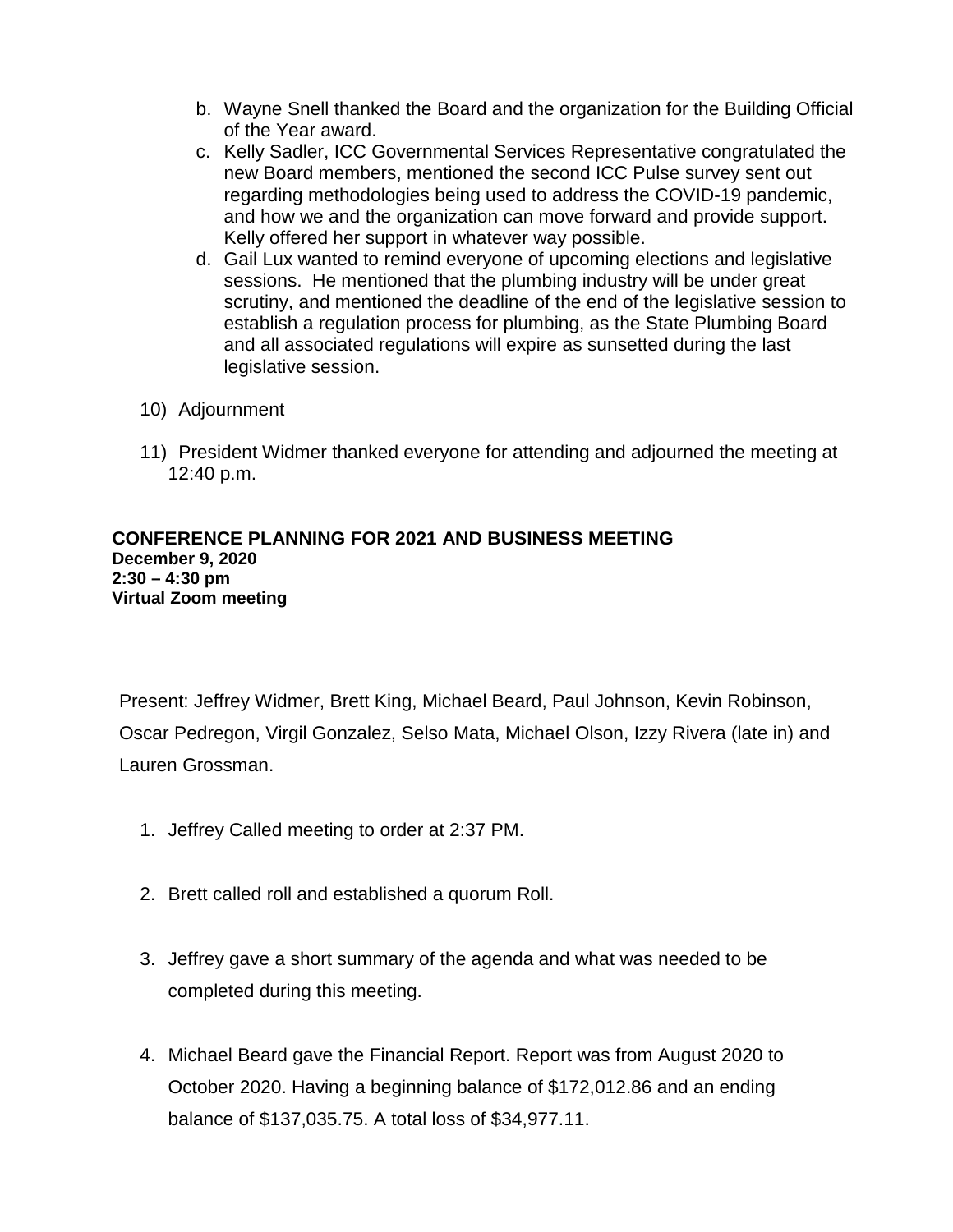- 5. Discussion of Central Texas BPI and Houston BPI. Jeffrey stated that last report had Central Texas BPI as very successful. Discussion on how to improve during Houston BPI. Jeffrey spoke about changing the online platform from "teams" to "zoom" for Houston BPI, to see if it works better. There was discussion on elearning classes. Jeffrey spoke about the break-even number for that. There was also discussion about Anthony Majors involvement in making a new Code Enforcement e-class. Some discussion on the possibility of not sending an instructor to the El Paso training. Oscar and Mike O. both agreed that it was important that this training be in-person. All agreed
- 6. Discussion for Conference planning-Denton-2021 Georgtown-2022
	- a. Discussion about using the existing schedule that was intended for the Georgetown conference that was cancelled. All agree to use it. Some discussion about changing the dates to be consistent with past conferences.
	- b. Virgil brought up the fact that this is a legislative year and a legislative update class should be included. All agreed and changes were made to the schedule to accommodate a time slot long enough for that class. Jeffrey asked Selso to take lead on the legislative updates.
	- c. Discussion on whether to hold golf tournament. All agreed that the tournament was a good idea. Brett and Selso will be heading the Golf tourney.
	- d. Discussion was made on the idea of bingo. All were in agreement that due to the requirements of the Texas Lotto commission the bingo event would be changed back to casino night. Lauren will open up a sponsor slot to pay for the casino night.
	- e. Discussion on changing the bowling event to the speedway.
	- f. Discussion on the 2021 website Logo. All agreed to use the same as last year.
- 7. Other Business
	- a. Jeffrey and Selso gave an Update on the Military families Career Path. Jeffrey and Selso have been working with Van Tran with BV and have been involving Shirley Ellis in order to bring in ICC. There has been little progress.